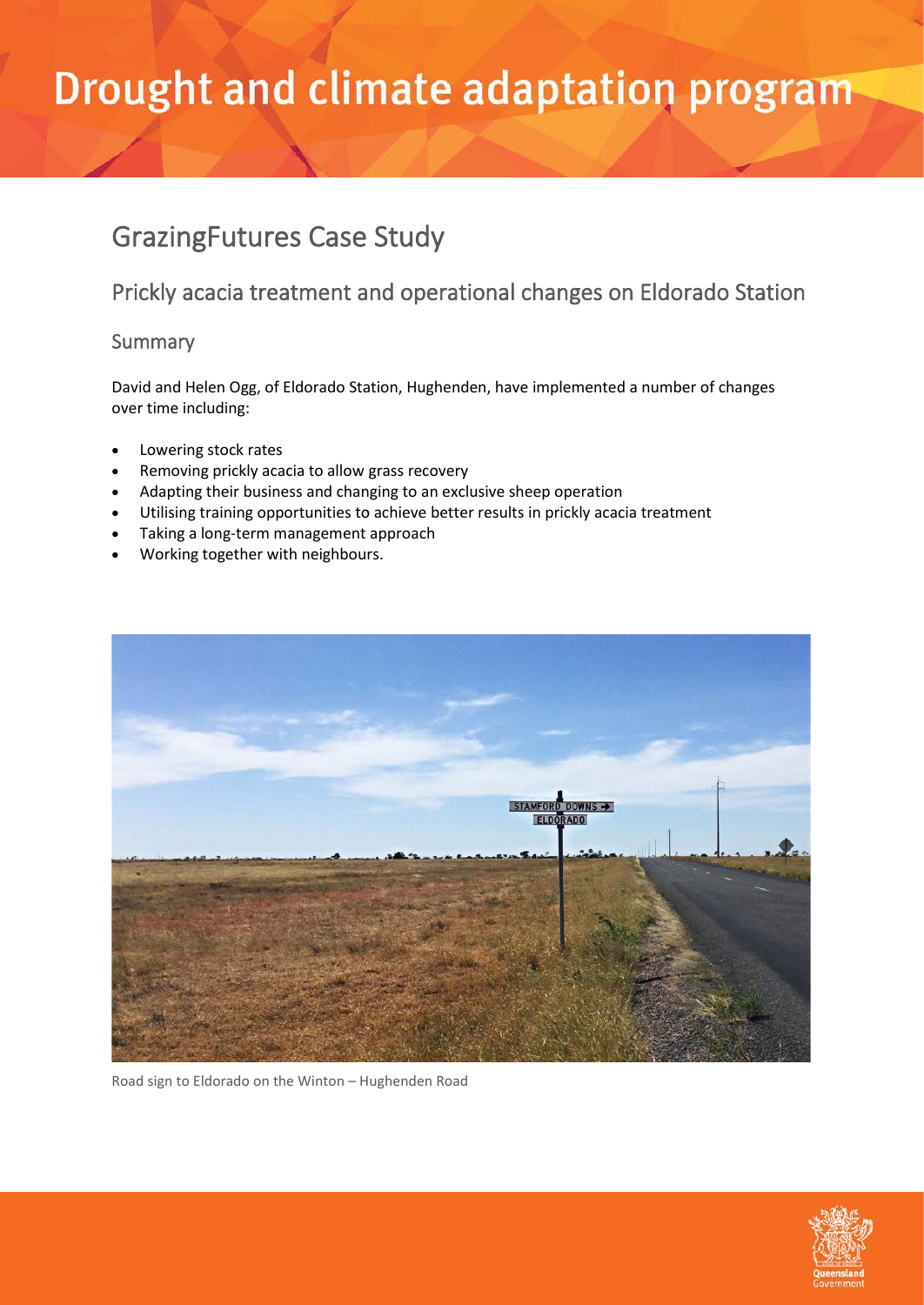#### **Background**

David and Helen Ogg have been on *Eldorado* since 2002 and currently run a Merino sheep operation. The 16,000ha property near Hughenden in Queensland's central west, is predominantly Mitchell Grass Downs country.

While the Oggs initially ran both sheep and cattle, they now run Merino sheep exclusively. "Cattle need more bulk feed," says David. "Sheep can even survive on the likes of prickly acacia seed pods (Figure 1) so we made the decision to change the operation eight years ago due to the tough seasonal conditions."

David and Helen have raised their family on the property and their now grown children often provide assistance when needed. At other times the business employs casual workers from nearby Hughenden to assist.



**Figure 1**. Prickly acacia seed pods

#### Challenges

Prickly acacia has been a constant challenge for the Oggs and they have been working hard to control it for years. "Prickly acacia is like a cancer," David says, "you have to cut it out completely. If you just clear some of it, it will soon return."

David grew up in the drought that peaked in 1965. This was one of the worst on record, and he feels that this year (2020) has been similar. Since then, a couple of grasshopper plagues, a major flood, and eight dry years have required both business and personal resilience. The grasshoppers alone strip the feed right back in a very short time.

The long-term carrying capacity of *Eldorado* is estimated at 10,000 sheep. Currently the property is only running 3,500 head. "We have had to change our stocking rates due to the drought. With all that going on, wool prices have also dropped as people buckle down," says David. "We do sell some wethers for meat which helps provide an alternative income stream."

#### Changes

David has been treating prickly acacia on the property for thirty years and he continues to learn and improve techniques. "You never stop learning," he says. "Whether it is exchanging ideas with other landholders or attending field days or workshops."

This learning path has included a field day hosted by Desert Channels Queensland in Stamford in November 2018 where presentations were delivered by Dr David Phelps and Jane Tincknell from the

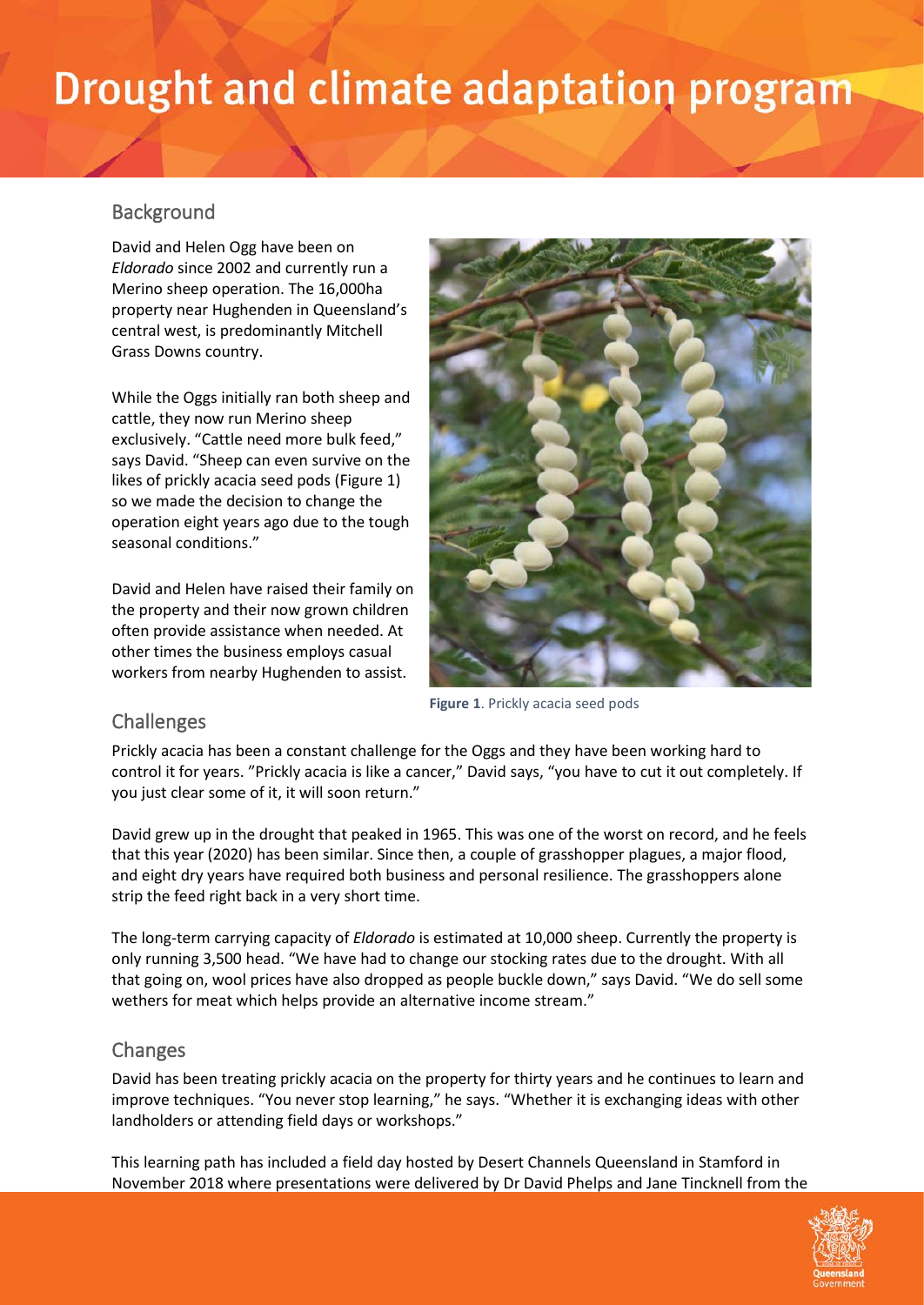Longreach DAF GrazingFutures team and Wayne Vogler from Biosecurity Queensland in Charters Towers. "You can learn what works, what doesn't, and why – so you don't waste money."

This field day helped improve producer understanding of the ecology of prickly acacia and the impact of infestations on both pasture yield and ground cover. The field day also focused on Mitchell grass ecology and the improvements possible in pasture and land condition when best practice weed control is implemented. David learned that the difficulty he experienced killing trees around dams (Figure 2) was due to urea (from urine) in the ground where stock camp and congregate thus rendering Graslan™ pellets less effective. He has moved to basal bark spraying with Access™ in these areas and is now seeing better results.



**Figure 2.** Dam in Edgly paddock on *Eldorado* prior to treatment, June 2018. Stock congregating at the dam caused high levels of urea rendering Graslan™ ineffective. Basal barking with Access™ proved to be a better treatment*.*

David has tried different methods to attack prickly acacia and has found that a multi-pronged approach is best. He uses pellets on the downs country, while near natives and around dams, Access™ and diesel are sprayed from a quad bike. These are his predominant methods. He has also used a front loader to push in the prickly acacia trees around some of the dams.

By cutting down larger trees while the pods are green, sheep will eat the seeds and branches. Provided they are green, the seeds will be chewed completely and therefore not present a weed transfer problem. This is done hand in hand with spraying the little trees. Through these processes the trees are being used while good headway is concurrently being made against weed infestations. Removal of the prickle trees has had an additional benefit in making mustering easier while it also reduces the problem of spiking bike tyres.

David knows that using these methods, along with their current lower stocking rates, provides more chance for Mitchell grass tussock regeneration, development and growth in his paddocks. Grasses have also come back on creeks and in gullies which helps stabilise these areas. There is better infiltration and less runoff which means less erosion.

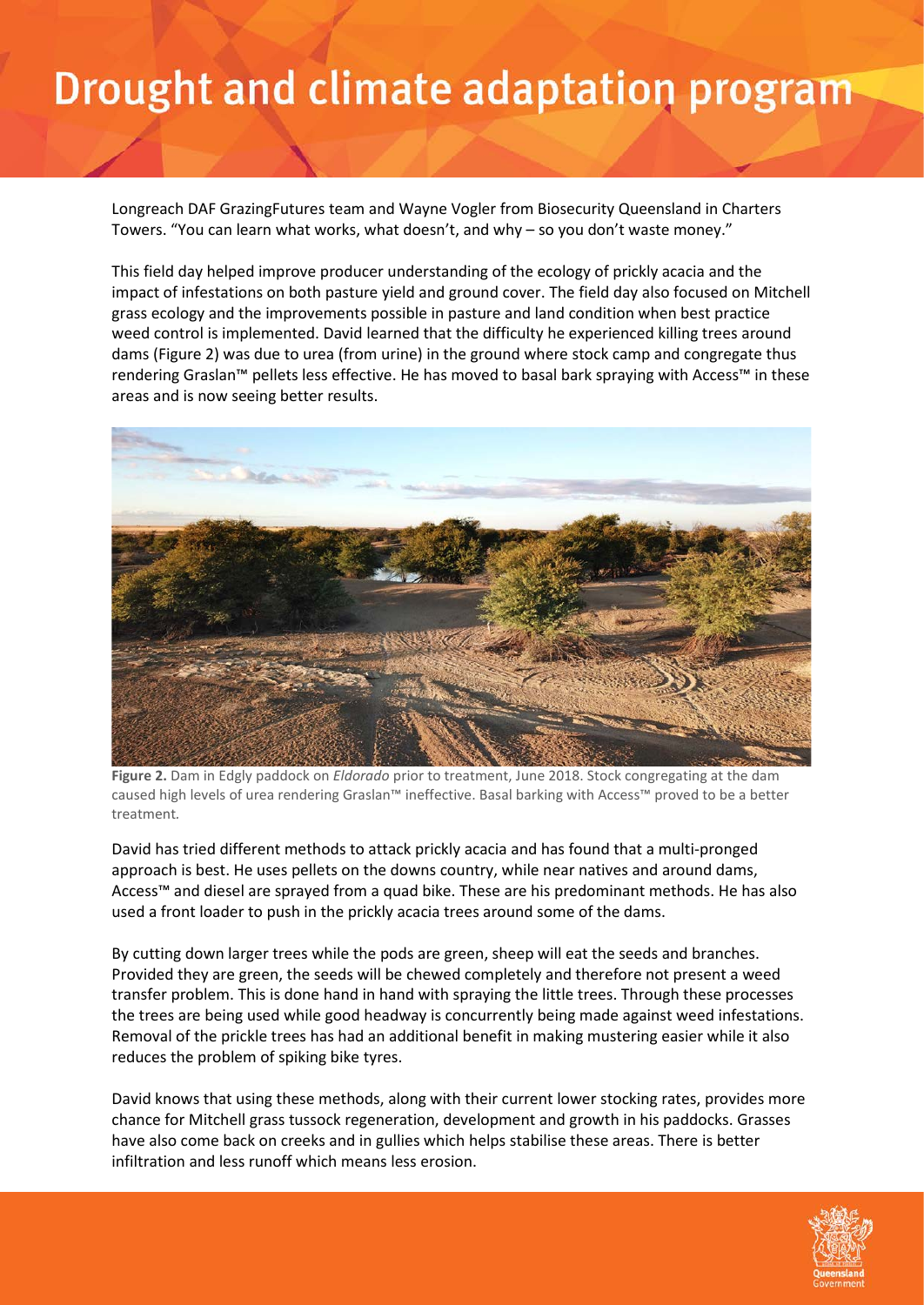While he is still waiting to see some long-term results, David knows removal of prickly acacia makes a difference. "I've seen a huge change on other properties in the past. Prickly acacia takes a lot of moisture and nutrients from the ground which should be for the grass."

"In fact, research has shown that a 25% prickly acacia canopy cover results in a 50% pasture loss, while a 50% prickly acacia canopy reduces pasture yields by 75%. The prickle trees often take advantage of moisture in gullies and dams where they thrive. These trees are the seed factory. If you knock them out you can see a lot of good grasses come back."

#### The Cost

There is significant effort and cost involved in dealing with prickly acacia. David cuts down 8,000 to 9,000 trees each year and spends around \$20,000 – \$25,000 per year on weed control. He has even worn out four chainsaws in the process! He understands though that there is no middle ground and you have to aim for eradication.

*"***Prickly acacia is like a cancer; you have to cut it out completely. If you just clear some of it, it will soon return."**

#### Building Resilience

The Oggs see that education plays a big part in being resilient and that there is always something to learn. "It's about survival." David says. "The more you can learn, the more you are able to cope with bad events and come out the other side."

As a result of the prickly acacia control measures now in place, together with the reduced stocking rate on *Eldorado*, the Oggs have seen grasses return to creeks and in gullies. This has helped stabilise these areas. With the improvement in ground cover and increased percentage of desirable species on their land, the availability of quality feed for their stock has improved.

They also know that removal of prickly acacia will develop even more resilience in their lives and business. Land condition will improve, leading to increased useful pasture growth and a subsequently higher long-term carrying capacity.



**Figure 3**. The Oggs have transitioned from a beef and sheep enterprise to one of Merino sheep only